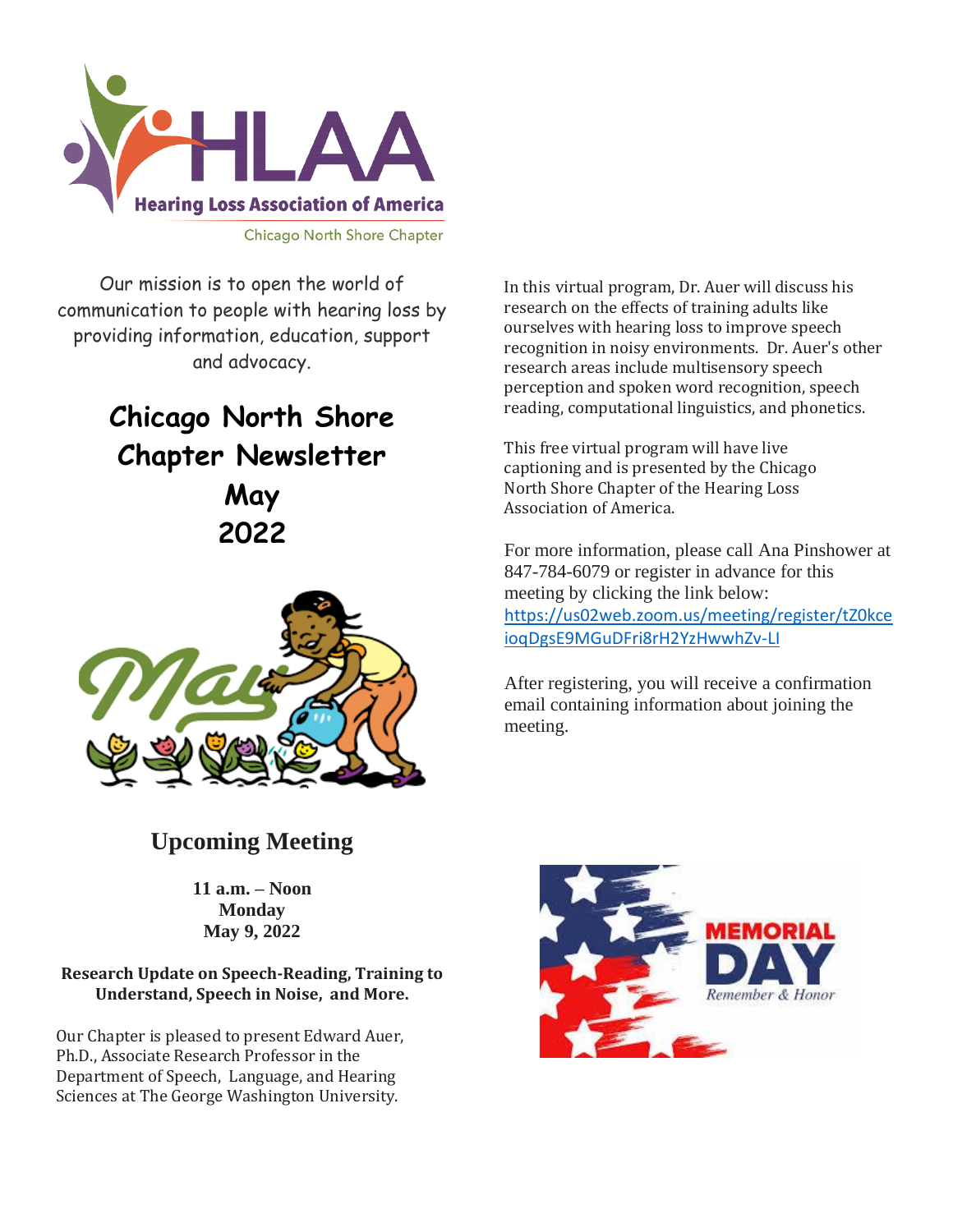#### **YOU RANG?**

2022 Chapter Sponsors

 **Premium Level (\$500 or more)** Margie Cox

 **Platinum Level (\$200 or more)** Liz Hupp Sharon King Foundation Elaine and John McCaffrey

## **Gold Level (\$100 or more)**

Betty DeGryse Buino Suzanne Kaatz Mike and Jeanne Wehman

**Silver Level (\$50 or more)** Marion Anders Andy and Carol Ban Jean Draths - in memory of John McCaffrey Dr. Robert Dwyer

### **Bronze Level (\$25 or more)**

Debra Ann Borales Jean Z. McCulloch Ruth Reagel

We are very grateful to these Sponsors for their generosity and support of the HLAA Chicago North Shore Chapter.

**NOTE**: If your name or business is not listed correctly, please let us know. Sponsor Application forms are included at the end of this newsletter. Please consider renewing or becoming a new sponsor of our Chapter.



Ringing in the ears, tinnitus, increased by almost 20 percent in women, who frequently took overthe-counter pain meds like ibuprofen, acetaminophen or aspirin, according to a recent study in the *Journal of General Internal Medicine*. Researchers made the finding after tracking 69,000 women for 20 years.



# **Meandering Through the Hearing World**

As a retired person with a business background, I volunteer on boards, attending meetings both online and in-person. However, my severe sensorineural hearing loss makes such meetings difficult. Instead of giving up on something that I enjoy, I've worked out a plan to make meetings easier and a bit more hearing friendly.

In-person and remote meetings have advantages and challenges. Remote meetings allow the luxury of participating in a meeting at home, in a quiet room where background can be controlled. Most hearing aids and implants connect to pads, phones, and computers via Bluetooth, giving the participant the advantage of streaming sound. However, one is reliant on the sound quality at the meeting's source and the reliability of the internet connection.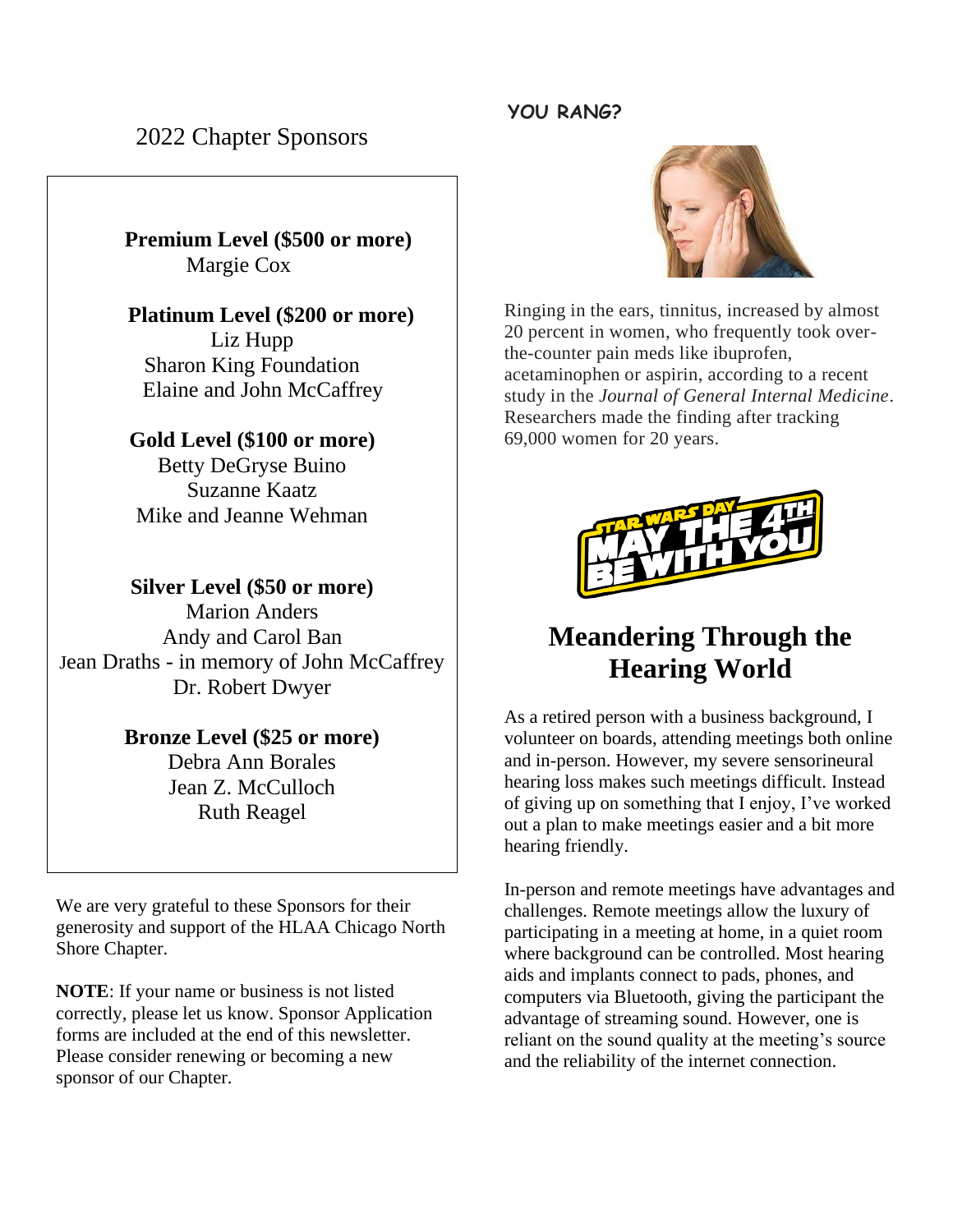When attending remotely, I test my connections prior to logging on to ensure that my aids are properly paired to the device that I will be using and to make sure there is nothing wrong with internet connections. When granted access to the meeting, I usually ask someone to speak so that I can adjust my volume accordingly. If a connection fails, I always let the participants know that I have to log off to fix the connection.

When attending a Webinar or when using Zoom or Go-to-meeting, find out if close captioning is available. The option is available if purchased by the owner of the program.

In-person meetings conducted in a quiet meeting room, with participants sitting around a table can be a hearing advantage if one is seated in full view of participants, making lip reading possible. Find out if the meeting room has a hearing loop. Most aids and implants have the ability to pair with a loop, which will make hearing easier. Additionally, there are peripheral devices that can be paired with certain aids and implants and placed in the middle of the table, providing the opportunity to stream sound from all participants. Check with your device manufacturer to see if such a peripheral is available.

When attending in-person, I arrive ten or fifteen minutes in advance. This gives me a chance to settle in and seat myself in the most advantages way. Depending on ceiling height and flooring, and the amount of background, my ability to hear may vary. I always spend time adjusting my Made-for-I-phone aids and ensure that they are connected to my iPad or phone so that I can adjust the volume and background noise if needed.

Everyone has unique characteristics to their speech. Some people speak loudly and distinctively, while others are soft spoken. Sometimes people mumble or block their face, making lip reading difficult. Sometimes there are regional or foreign accents to contend with. Anyone with hearing loss will tell you that women's voices are more difficult to hear, that is certainly the case with me.

When I miss what is said, I speak up, asking the person to repeat. Most people don't know about my hearing loss, but I have revealed it on some

occasions. Meeting participants are usually accommodating when you ask them to speak louder or slower. After all, you've been asked to join a meeting, and they want you to follow what is being said.

Most of the meetings that I attend are recorded and closed captioning is available on those recordings. I often listen to meetings after the fact and fill in the gaps of what I didn't hear at the meeting.

Some of the meetings that I attend last for two or more hours, a long time to concentrate. I go to meetings rested and prepared, reading through previous meeting minutes or any handed out premeeting notes. I review the agenda several days in advance of the meeting and ask questions prior to the meeting. Removing questions, misunderstandings or misinterpretations helps me hear better because I anticipate what will be said.

I find hybrid meetings particularly difficult and usually attend those in-person if I can. In a hybrid meeting, some meeting members participate remotely while others are present. During these meetings you rely on the quality of another person's microphone or sound system. Generally, these are not very good and hearing becomes difficult.

If you find yourself in a repeated difficult hearing situations in meetings, speak with your audiologist. In some instances, peripheral devices might be used or there might be adjustments that can be made to your implants and aids.

When in a meeting participate. Let other attendees know about your hearing loss, most people want to and will help. Use technology, and go to meetings rested and prepared. Don't give up if you have difficulties hearing. Keep trying and never give up, and allow yourself to enjoy the meeting, worry free.

> Linda Bilodeau HLAA Sarasota Chapter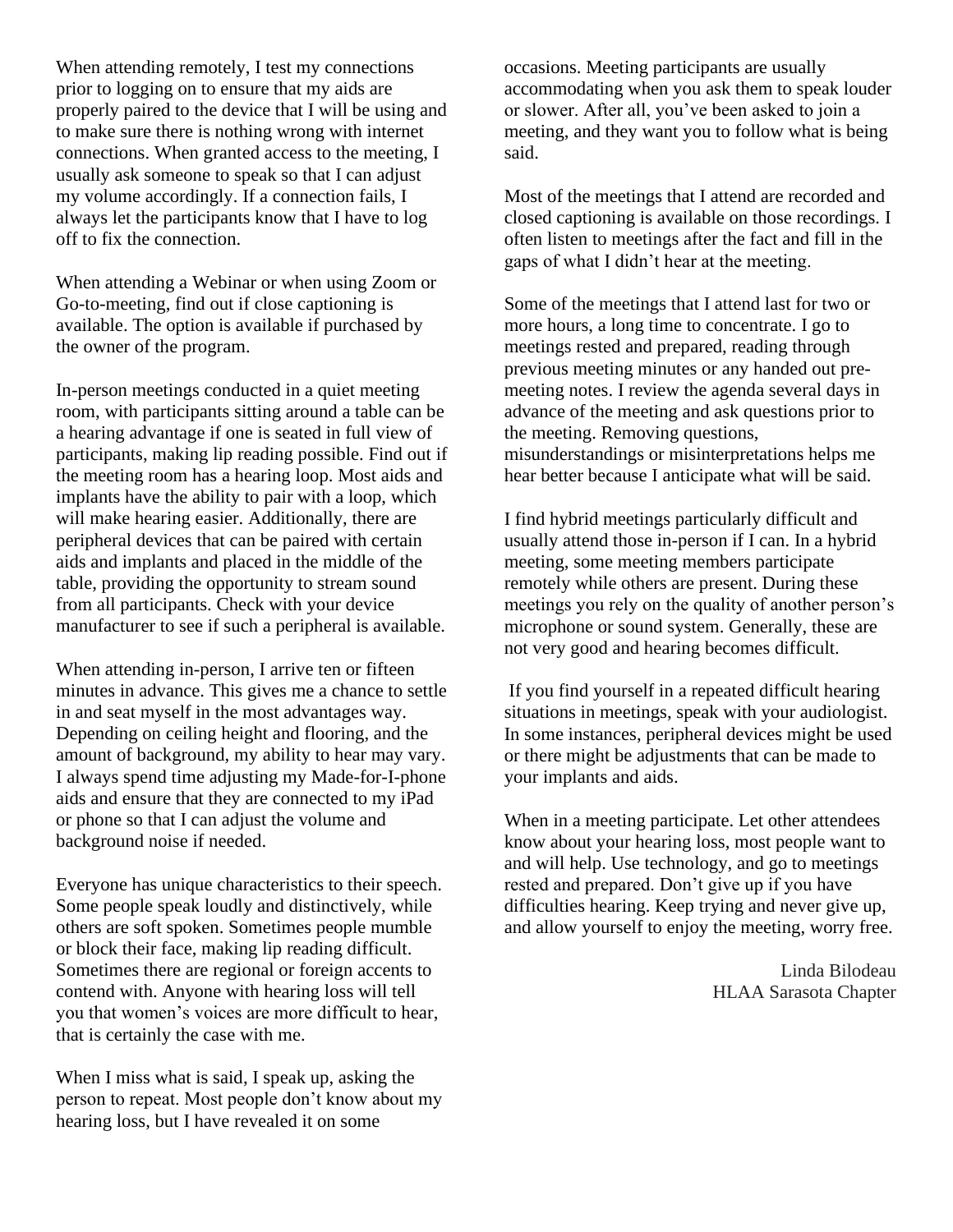

# [Chicago Walk4Hearing](javascript:void(0);)



**Date:** 9/24/2022 **Location:** Lincoln Park Cannon Dr. between W. Diversey Pkwy. and Fullerton Parkway Chicago, IL **Schedule:** 9:30 a.m. Registration Starts 10:30 a.m. Stage Presentation 10:45 a.m. Walk starts (5K/3.1 miles)

The [Walk4Hearing](http://hlaa.convio.net/site/PageServer?pagename=walk_home_page) is the only nationwide event bringing attention to hearing loss and promoting the importance of hearing health. Participating in Walk4Hearing means joining thousands of people across the country and right in our neighborhoods, who understand what it's like to live with hearing loss. It's about sharing an experience, learning from each other, and taking the first step toward better hearing health.

Editors' note: We frequently publish website links to further information related to newsletter articles. If you have a problem with a link, please let us know and we will attempt to provide a printed copy of the reference.

Mike Wehman *mikewehman@outlook.com* Liz Hupp *Liz@Hupp.com* 

The Chicago North Chicago HLAA Chapter does not endorse specific products or organizations.



The HLAA 2022 Convention is June 23-25 in Tampa, Florida! HLAA is very excited to be hosting an in-person Convention again. This year the exhibit hall, workshops, demo presentations, plenary sessions, social events and Research Symposium will all be held under one roof at the brand new JW Marriott Tampa Water Street.

When you aren't learning and networking at the most communication accessible convention for people with hearing loss, you can explore Tampa's new Sparkman Wharf area or cruise down the local Riverwalk. Start booking your trip now!

**Another Learning Opportunity** "Strategies and Technology for Hearing Loss".

For folks not attending the Tampa Convention, you might instead be interested in the following **FREE** educational online workshop hosted by ALDA Chicago. Join others interested in improving aspects of life with hearing loss through auditory rehab and advancements in technology.

Both presentations identified below will be captioned using CART services:

- Understanding Auditory Rehab Post-Cochlear Implant with Lynn Wood
- Remote Mic Technology with Stacy Michels

Representatives from CaptionCall, Cochlear Americas and Phonak will also be available to demonstrate some of their products and/or answer your questions. **Registration is required no later than June 18, 2022.**

Doors open at noon. A sweet table and light beverages will be provided. For more information, contact one of the following:

 Andy Ban at [AGBan56@gmail.com](mailto:AGBan56@gmail.com) Marsha Swetin at [missmarsh46@gmail.com](mailto:missmarsh46@gmail.com)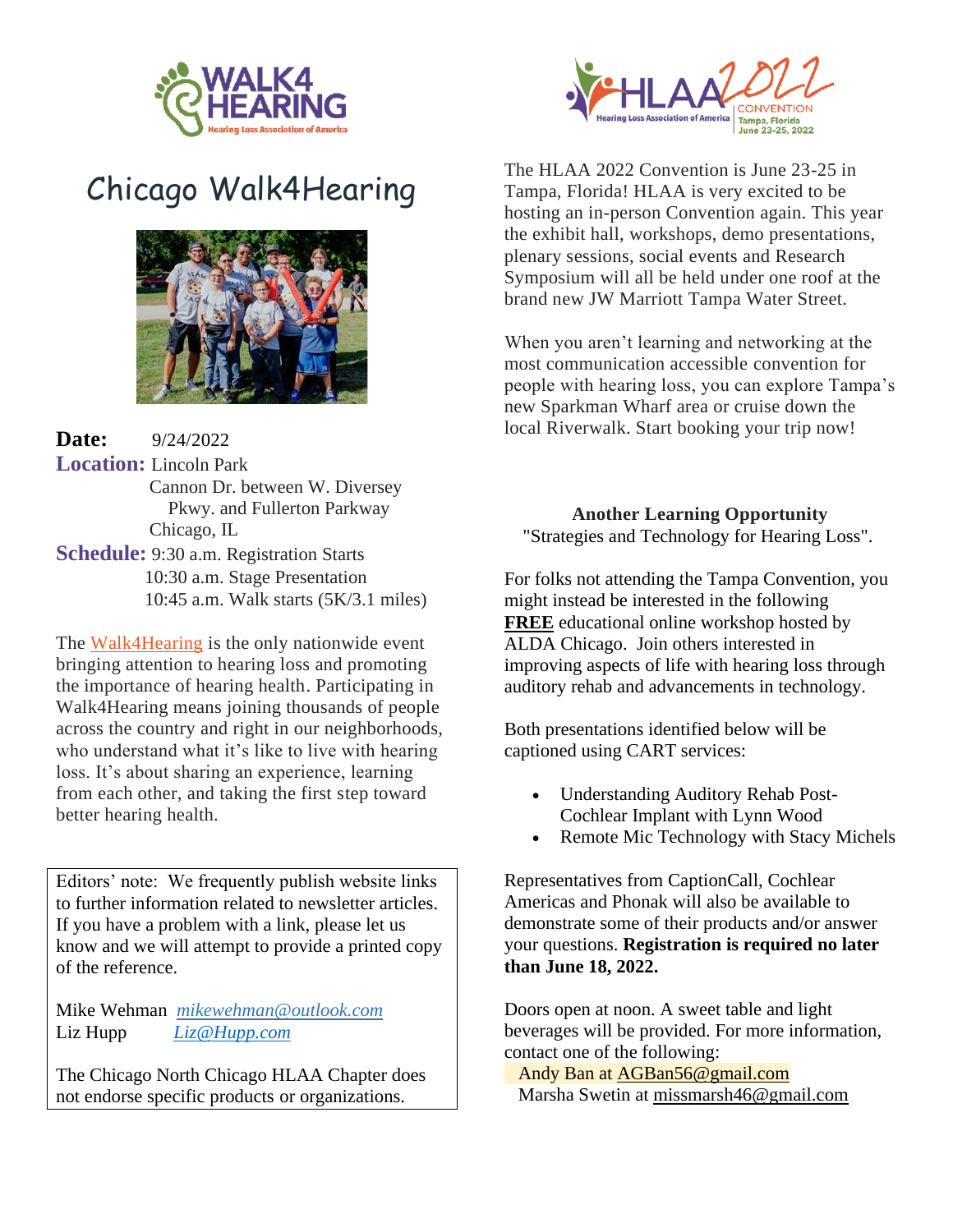# **Tips for People Who are Hearing**

When Communicating With People Who Have Hearing Loss

#### **Rule**

• When audio is poor, emphasize the visual

#### **Set Your Stage**

- Get listener's attention first.
- Face the listener directly.
- Spotlight your face (no backlighting).
- Avoid noisy backgrounds.
- Ask how to best facilitate communication.

#### • **Project Your Communication**

- Speak clearly, at a moderate pace.
- Do not cover your mouth, chew food, gum or smoke while talking.
- Rephrase if you are not understood.
- Use facial expressions and gestures.
- Give clues when changing subject.
- Do not shout.

#### **Establish Empathy**

- Stay positive and relaxed.
- Talk to the person, not about him or her.
- Show respect to help build confidence.
- Be patient.

#### **Use Assistive Listening Devices**

- Offer to use available assistive listening devices.
- Be positive and responsive; make adjustments as needed.

*HLAA is the nation's leading organization for people with hearing loss. HLAA holds annual conventions and Walk4Hearing events across the country, has local chapters for support and information, and advocates for 48 million people in the U.S. with hearing loss.*

#### **hearingloss.org**

## **Tips for People with Hearing Loss**

## When Communicating With People Who are Fully Hearing

#### **Rule**

- People with hearing loss must make as much effort as people who hear well.
- Communication is a two-way street.

#### • **Set Your Stage**

- Tell others how best to talk to you.
- Pick your best spot (light, quiet, proximity).
- Anticipate difficult situations; plan how to minimize them.
- Have an assistive listening device ready.

#### **Be an Active Listener**

- Pay attention.
- Concentrate on speaker.
- Look for visual clues.
- Ask for written clues if needed.
- Ask questions.
- Ask the speaker to indicate changes in topic.
- Don't interrupt speaker.
- Ask speaker to rephrase when needed.

#### **Establish Empathy with the Speaker**

- React.
- Let speakers know how well they are doing.
- Don't bluff.
- Admit it when you don't understand.